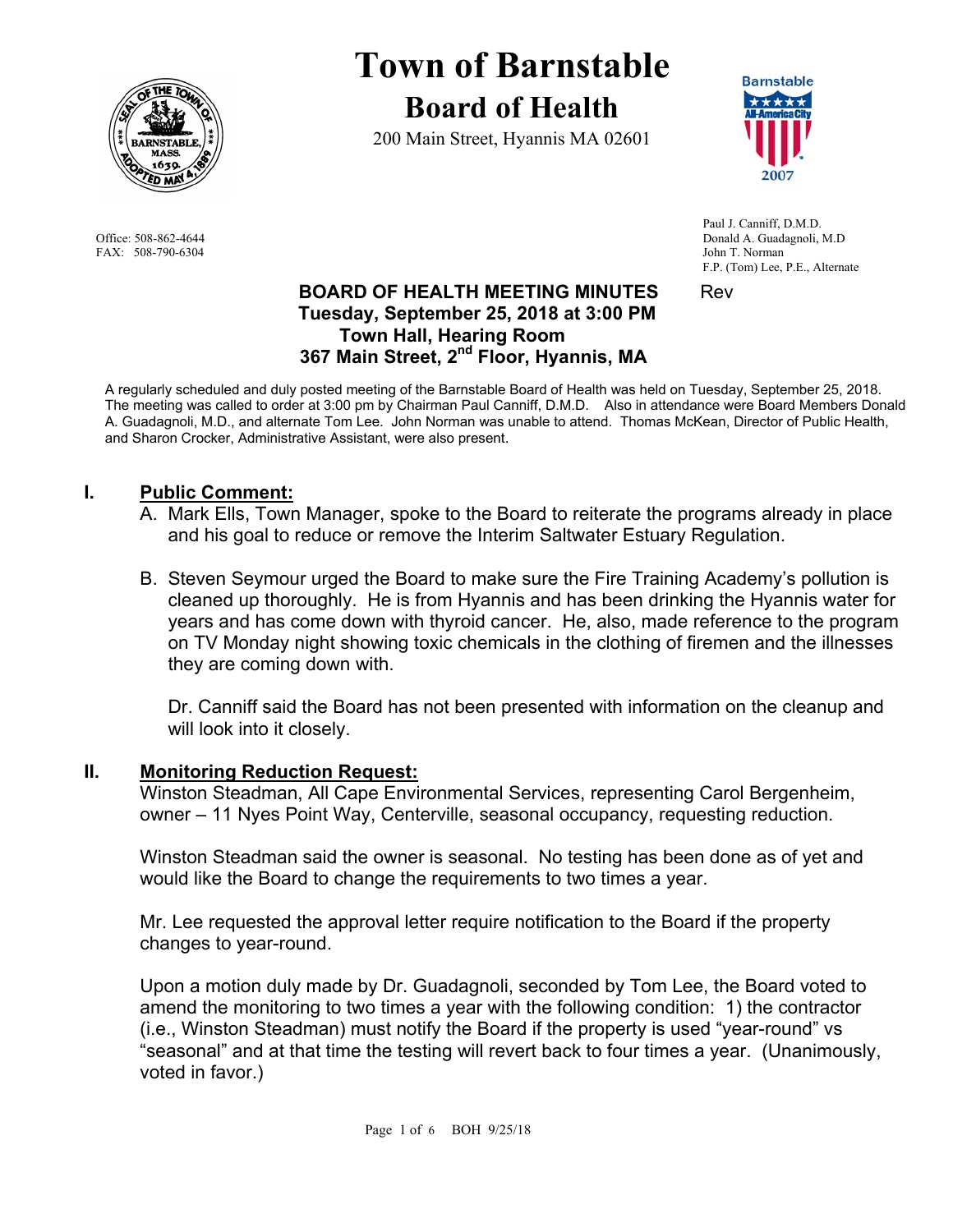# **III. Hearing – Order Issued to Remove Underground Fuel Storage Tank (Cont.):**

Attorney Mark Boudreau representing Robert and Maureen Vanasse, owners - 514 Grand Island Drive, Osterville, existing 3,000 gallon underground tank used for heating oil, constructed of single-walled steel, more than 30 years of age, owner was ordered by certified mail to remove the tank (item postponed from July 19, 2018 meeting).

Attorneys David Lawler and Mark Boudreau were present. The owners have made a request to Centerville-Osterville-Marstons Mills (COMM) Fire to obtain an abandonment permit as the tank is under the driveway and would disrupt landscaping, etc. A letter from COMM states this will be allowed. Mark said a licensed professional would take out the permit, drain the tank, sanitize it, drill holes in bottom, test soil underneath the tank (to ensure it hadn't leaked) and once that certification is granted; they will fill it with the proper solution.

Upon a motion duly made by Dr. Guadagnoli, seconded by Tom Lee, the Board voted to grant a 60-day extension to allow time for the abandonment. (Unanimously, voted in favor.)

# **IV. Food – Temporary:**

Betsy Davis representing Cape Cod Doxie Day, to be held on September 29 at Barnstable County Court Complex, 3195 Main Street, Barnstable with one vendor, The Local Juice, with the following menu items: pre-bottled juices/smoothies, prepackaged salads and grain bowl.

Betsy Davis discussed her proposed event.

Upon a motion duly made by Dr. Guadagnoli, seconded by Tom Lee, the Board voted to grant the Cape Cod Doxie Day as an annual temporary food event. (Unanimously, voted in favor.)

## **V. Hearing – Food:**

Ms. Hye Suk Olden, owner – Annie's Frozen Yogurt at Cape Cod Mall – 793 Iyannough Road, Hyannis, continues to operate without a certified food protection manager on site at follow-up inspection.

No one was present.

Mr. McKean said the Board had required her to be on site whenever they were open until the employees also became food safety certified and this has not been done. The food inspector and Mr. McKean had both found there to be no one on site with the proper certifications three times. Ms. Olden must have been close by during one of the inspections as she showed up quickly after the inspector arrived. One employee is signed up for a training class during the first week of October.

The Board determined Mr. McKean will send a letter stating she has three more days, in accordance to the Board determination last month, and if not in compliance, her license will be suspended. (Unanimously, voted in favor.)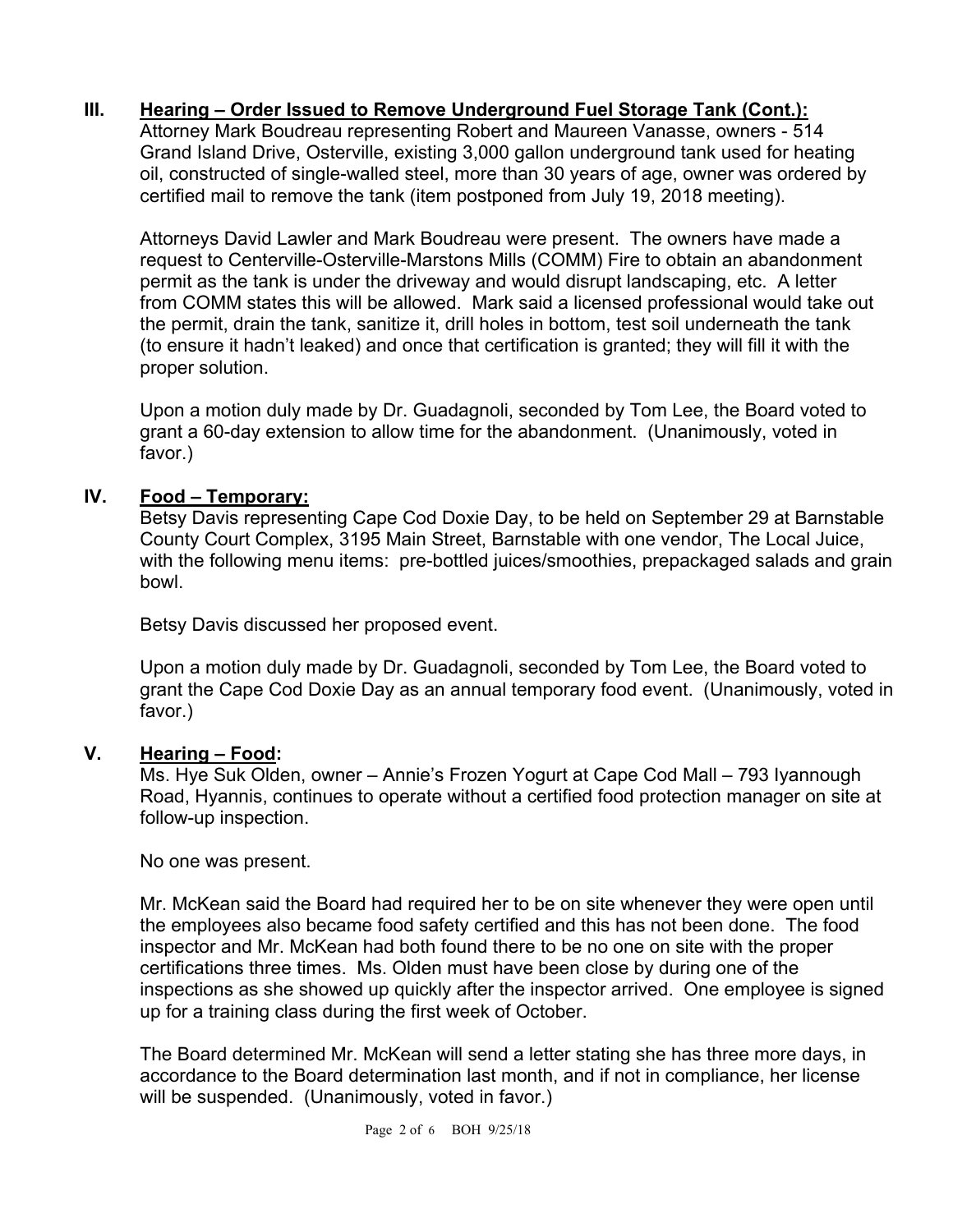# **VI. Food – Grease Trap**

Chandler Bosworth, building owner, and Enrique Valdovinos, owner of Mi Pueblo – 459-B Main Street, Hyannis, Map/Parcel 308-083, extension to install exterior grease trap expired September 21.

Chandler Bosworth and Enrique Valdovinos were both present. They had met with DPW, who would still like to see a grease tank; however, they said it is up to the Health Division.

The restaurant has been in business for five years, using the Big Dipper recovery device and pays a company \$90/month to clean it and it is working well. They will keep the invoicing as documentation for the Health Division.

Mr. McKean stated he had done a surprise inspection and found the device plugged in and operating correctly.

Upon a motion duly made by Dr. Guadagnoli, seconded by Tom Lee, the Board voted to grant the grease trap variance with the following conditions: 1) they will kept the invoices of company who cleans the Big Dipper for the record, and 2) they will continue using paper plates and plastic silverware. (Unanimously, voted in favor.)

# **VII. Minutes:**

Minutes – May 22, 2018 and Aug 28, 2018.

## Minutes for May 22, 2018:

Upon a motion duly made and seconded, the May 22, 2018 minutes were adopted. (Two voted in favor, Mr. Lee abstained - not on the Board in May).

Minutes for August 28, 2018: (verify…pg 5 Gannon's Tavern was unanimous. Upon a motion duly made and seconded, the Board voted to adopt the August 28, 2018 minutes. (Unanimously, voted in favor.)

# **VIII. Informal Discussion:**

Dan Ojala, Down Cape Engineering, representing Osterville Pines Condominium Association – 3040 Falmouth Road, Marstons Mills, Map/Parcel 099-030, replacement of multiple septic systems to one shared pressure-dosed system.

Mr. Ojala believes the wording is very clear in the Town Code that this would not require an innovative/alternative (I/A) septic system.

Action:

Mr. Ojala will speak with Brian at MA DEP and see whether he would require the complex to have an I/A installed.

## **IX. Old / New Business:**

A. Wimpy's Restaurant – 752 Main Street, Osterville, requesting food variance for outside dining for six tables with no screen door.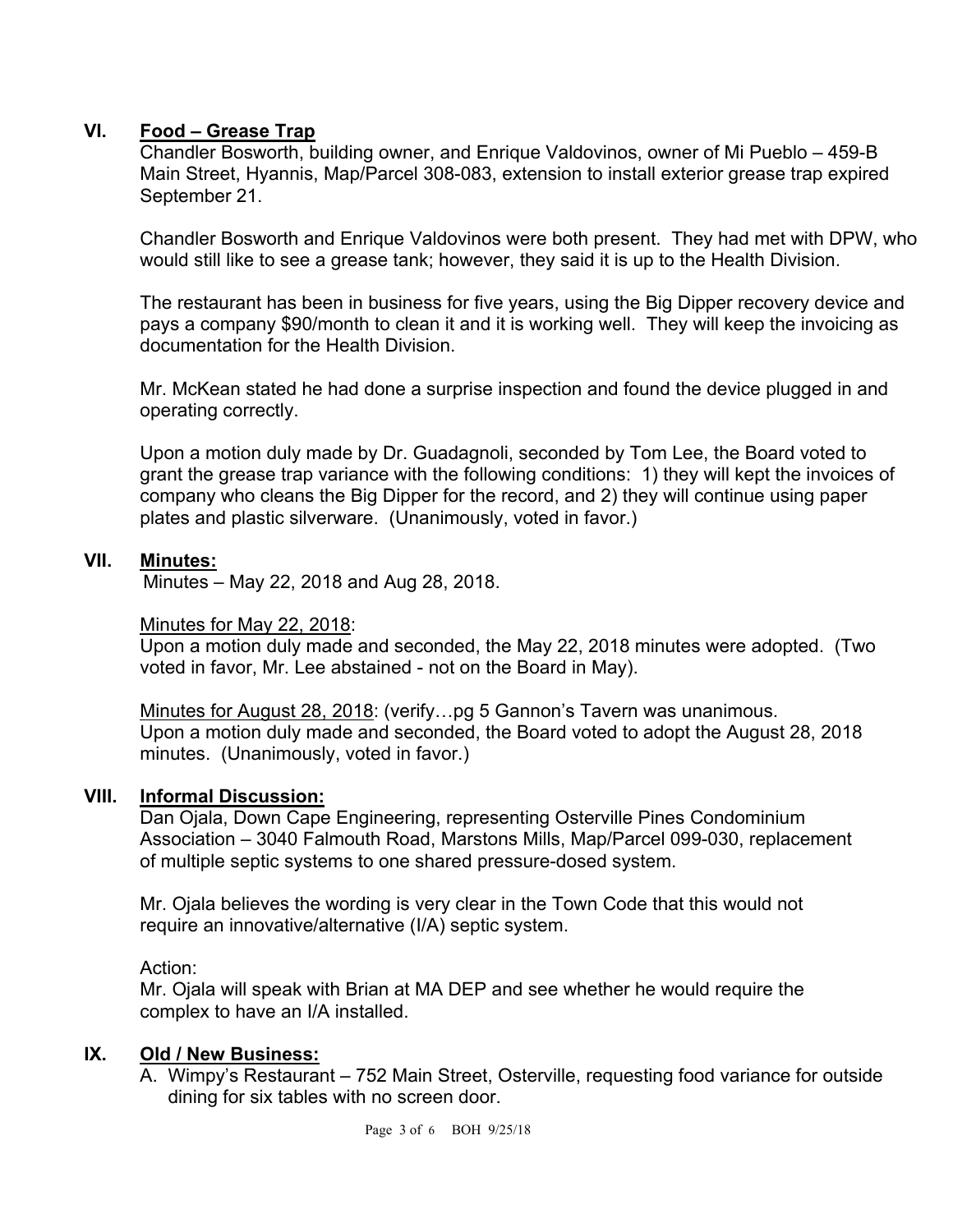Item was continued until owners of property work out their septic issues with MA DEP.

B. Update: Temporary Food Establishments –Information from Michael Moore, MA Department of Public Health (DPH).

MA DPH has revised their food policy, which also covers temporary food events, and will present it at the annual health conference at the end of September 2018.

C. Percolation Test and Test Holes for Repairs.

Item was moved to the October 23, 2018 meeting.

## **X. Hearing – Tobacco Violations**

Tobacco violations as reported by Bob Collette of Barnstable County Tobacco Control.

First Offense, tobacco products sold to a minor.

A. Mr. Zahid Rashid, Centerville Food Mart, 1149 Falmouth Road, Centerville

Upon a motion duly made and seconded, the Board voted to fine the business \$100 for the first offense. (Unanimously, voted in favor.)

B. Mr. Pat Russi, Speedway, 149 North Street, Hyannis

Upon a motion duly made and seconded, the Board voted to fine the business \$100 for the first offense. (Unanimously, voted in favor.)

C. Ms. Jennifer Monihan, Manager- Star Market, 625 West Main Street, Hyannis

Upon a motion duly made and seconded, the Board voted to fine the business \$100 for the first offense. (Unanimously, voted in favor.)

#### **XI. Workshop – Tobacco and Smoking Products (Cont.) (**Continued from July 12, 2018).

(See Exhibit # 1, pages 1-3, for voting results)

## **XII. Informal Discussion**

Section 360-45 Interim Saltwater Estuary Regulations – regarding the modification or the elimination of Article XV: Protection of Saltwater Estuaries.

This item was continued to the October 23, 2018 meeting and Dr. Canniff, Chair, will meet with Mark Ells, Town Manager, prior to the Board's next meeting.

MEETING ADJOURNED 5:50pm.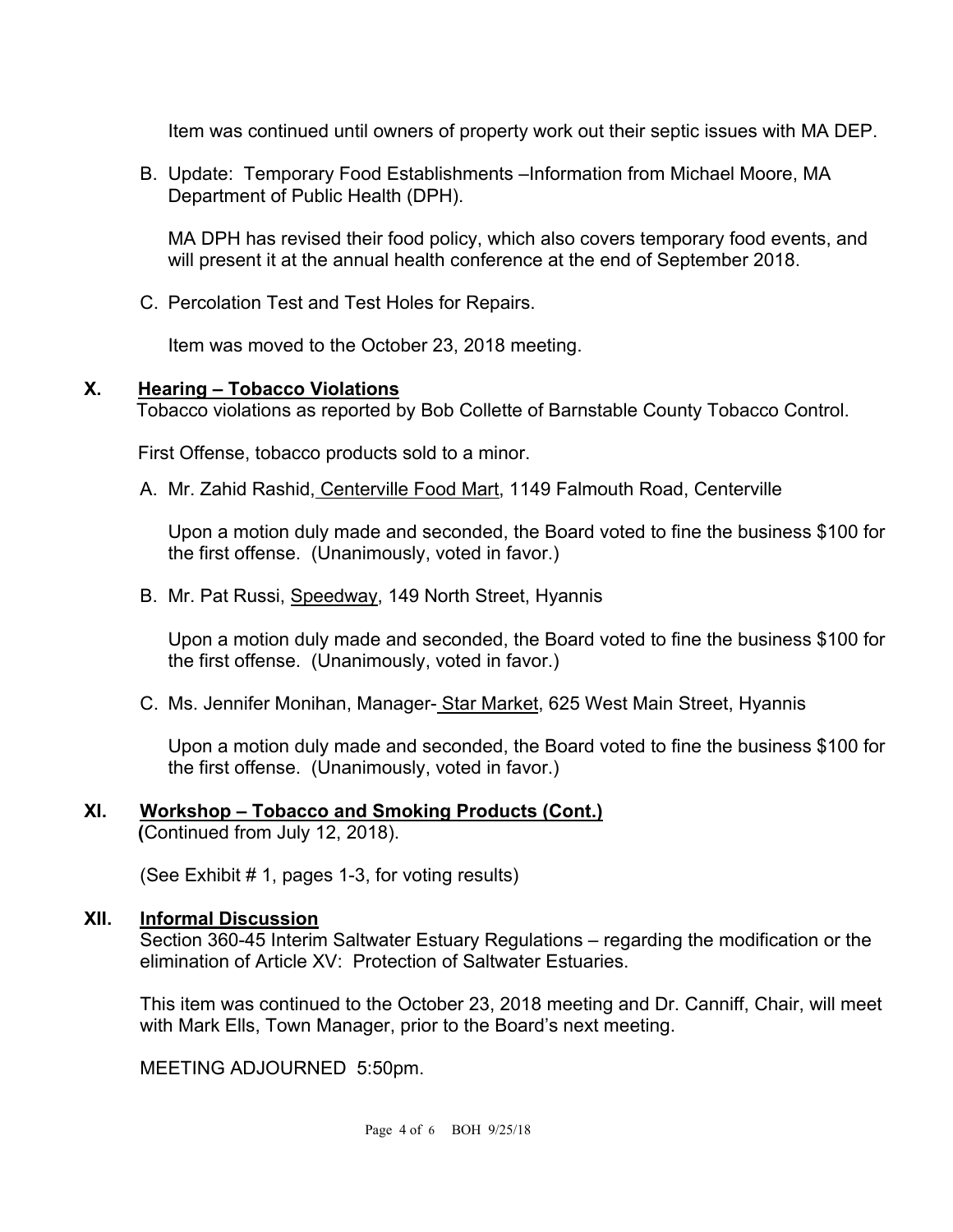#### EXHIBIT# 1: Page 1 of 2

Workshop – Tobacco and Smoking Products.

# TOWN OF BARNSTABLE BOARD OF HEALTH WORKSHOP RESULTS

## 2018 Sales Regulation:

#### The Board used a model regulation from the State.

#### THIS MODEL REGULATION INCORPORATES THE FOLLOWING:

- 1. The minimum standards required pursuant to the United States Food and Drug Administration on the sale and distribution of cigarettes;
- 2. M.G.L. Chapter 270, Sections 6 and 7 regarding sales to minors and required signage;
- 3. The Massachusetts Attorney General's Regulations on sales and distribution of tobacco products, including ecigarettes and childproof packaging of liquid nicotine containers; and
- 4. The Department of Energy and Environmental Affairs\* regulation regarding hazardous waste disposal.

#### INSTRUCTIONS FOR USE:

- 1. Fill in [city or town) name;
- 2. If measure is to be a by-law or an ordinance, (a) replace "regulation" with "by-law" or "ordinance"; (b) remove references to "board of health"; and (c) remove "Authority" section.
- 3. Fill in effective date;
- 4. If sections are removed, re-letter/re-number accordingly.

#### THE FOLLOWING ARE RESULTS OF THE VOTING BY THE BOARD:

#### CHECKLIST FOR POLICY DECISIONS:

| 1. | Expanded definition of tobacco products (with nicotine delivery products)                                                | YES        |                                               |
|----|--------------------------------------------------------------------------------------------------------------------------|------------|-----------------------------------------------|
| 2. | Include cessation sign requirement $(\S D.2.b)$                                                                          | ---        | --- (this has already become a State Code)    |
| 3. | Include minimum cigar package size/price $(\S F)$                                                                        |            | N <sub>O</sub>                                |
| 4. | No permit renewal if outstanding fines exist $(\S E.5)$                                                                  | <b>YES</b> |                                               |
| 5. | No permit renewal if three sales to under MLSA $(\S E. 8)$                                                               | <b>YES</b> |                                               |
| 6. | Cap and/or reduce number of permits $(\$E.9)$                                                                            |            | N <sub>O</sub>                                |
| 7. | No sales within 500 feet of a school $(\$E.9.c)$                                                                         | <b>YES</b> |                                               |
| 8. | No new permits within feet of existing permit $(\S E. 9. d)$                                                             |            | (No vote, did not want to restrict)<br>NO.    |
| 9. | Restrict flavored tobacco products (includes 9 definitions (§G)                                                          |            | NO.                                           |
|    | 10. Minimum legal sales age for tobacco products $(\S D)$                                                                |            | 18 years (YES vote, minimum age 18 years old) |
|    | 11. Ban blunt wraps $(\S H)$                                                                                             |            | NO.                                           |
|    | 12. Ban free distribution of tobacco products & redemption of coupons (§I) Voted To Keep Current Regulations Same As Is. |            |                                               |
|    | 13. Ban out of package sales $(\S J)$                                                                                    |            | Voted To Keep Current Regulations Same As Is. |
|    |                                                                                                                          |            |                                               |

Page 5 of 6 BOH 9/25/18